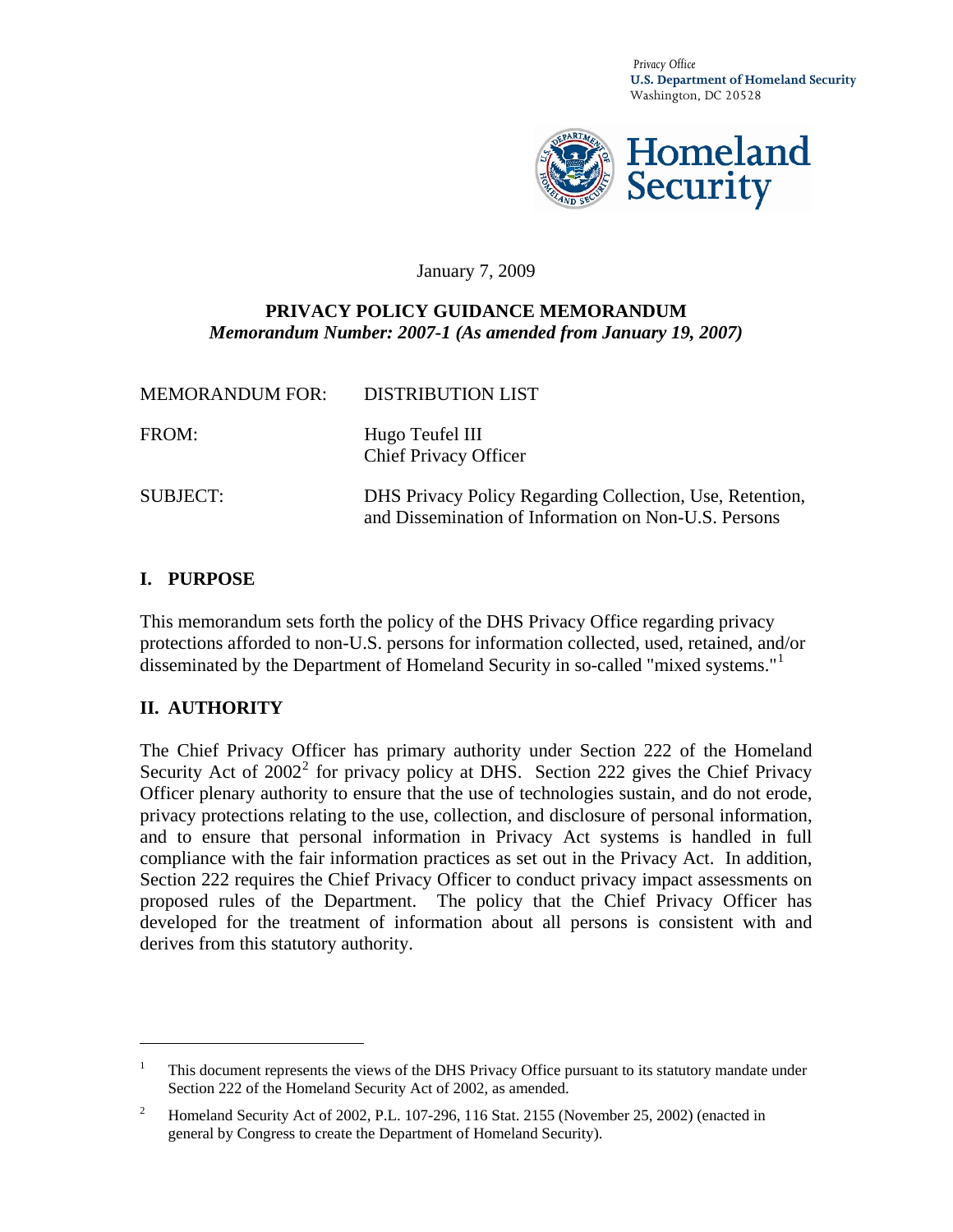## **III.PRIVACY POLICY**

As a matter of law, the Privacy Act of 1974 ("Privacy Act"), 5 U.S.C. § 552a, as amended, provides statutory privacy rights to U.S. citizens and Legal Permanent Residents (LPRs). The Privacy Act does not cover visitors or aliens. As a matter of DHS policy, any personally identifiable information (PII) that is collected, used, maintained, and/or disseminated in connection with a mixed system by DHS shall be treated as a System of Records subject to the Privacy Act regardless of whether the information pertains to a U.S. citizen, Legal Permanent Resident, visitor, or alien.

Under this policy, DHS components will handle non-U.S. person PII held in mixed systems in accordance with the fair information practices, as set forth in the Privacy Act. Non-U.S. persons have the right of access to their PII and the right to amend their records, absent an exemption under the Privacy Act; however, this policy does not extend or create a right of judicial review for non-U.S. persons.

DHS components shall develop mixed systems in conformity with the fair information practices embodied in the Privacy Act, keeping in mind the Act's exemptions for law enforcement systems or in cases of any national security need as determined by the Secretary, and shall be analyzed pursuant to the requirements of Section 208 of the E-Government Act to ensure that privacy protections are built into the systems. This policy shall be applied consistent with the Privacy Act's exemption of intelligence files and data systems devoted solely to foreign nationals or maintained for the purpose of intelligence activities made subject to the provisions and protections of Executive Order 12333.

For the purposes of this policy the following terms shall have the following meanings:

- "DHS Information Systems" shall mean an Information System operated, controlled, or directed by the U.S. Department of Homeland Security. This definition shall include information systems that other entities, including private sector organizations, operate on behalf of or for the benefit of the Department of Homeland Security;
- "E-Government Act" shall mean Public Law, P.L. 107-347, 116 Stat. 2899, as enrolled on December 17, 2002, and any amendments;
- "Identifiable Form" shall have the same meaning as under Section 208 of the E-Government Act of 2002, as amended;
- "Information System" shall have the same meaning as defined under 44 U.S.C. § 3502(8), as amended.
- "Mixed System" or "Mixed Systems" shall mean any System of Records that collects, maintains, or disseminates information, which is in an identifiable form, and which contains information about U.S. Persons and non-U.S. Persons.
- "Non-U.S. Person" shall mean any individual that is not a United States Citizen or LPR;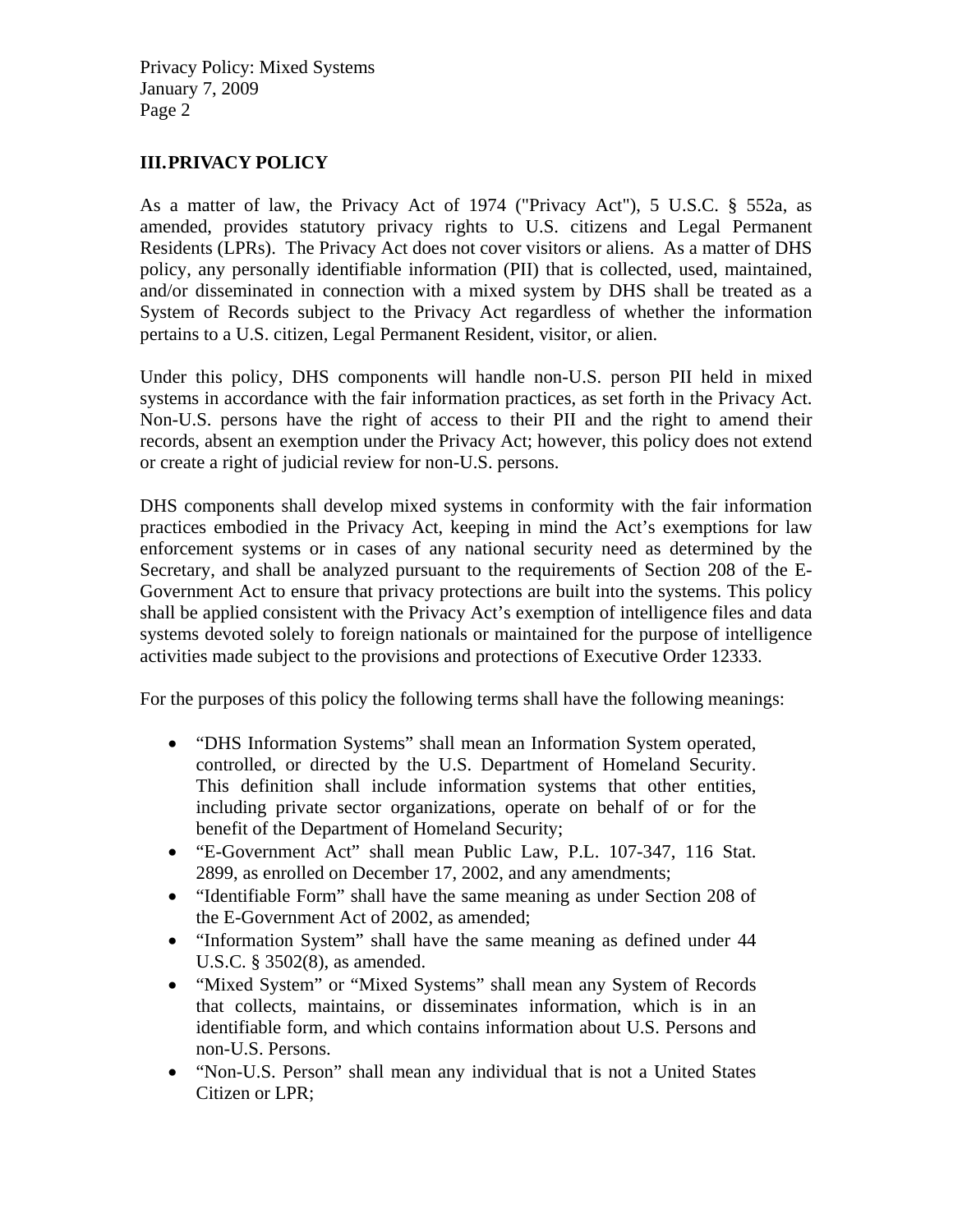• "Privacy Act" shall mean 5 U.S.C. § 552a, as amended. "System of Records" shall have the same meaning as found in the Privacy Act, 5 U.S.C. § 552a(a)(5). "The term 'system of records' means a group of any records under the control of any agency from which information is retrieved by the name of the individual or by some identifying number, symbol, or other identifying particular assigned to the individual."

## **IV.ESSENTIAL BACKGROUND**

Under the Privacy Act, a federal agency must provide certain protections to personally identifiable information that is collected, maintained, and used by a Federal agency. The language of the Privacy Act states that "[n]o agency shall disclose any record which is contained in a 'System of Records' by any means of communication to any person, or to another agency, except pursuant to a written request by, or with the prior written consent of, the individual to whom the record pertains…." A "system of records" is defined by the Act as a collection of records about an "individual from which information is retrieved by name or personal identifier," and, importantly, an "individual," is defined by the Act to be a citizen of the United States or a Legal Permanent Resident.<sup>[3](#page-2-0)</sup>

## **A. Consistent with OMB Guidance**

 $\overline{a}$ 

Shortly after the enactment of the Privacy Act, the Office of Management and Budget (OMB), the entity responsible for overseeing implementation of the Act, issued a comprehensive set of guidelines to the heads of all Executive Departments on their responsibilities under the Act. In cases where agencies maintain mixed system of records -- that is a system of records with information about both U.S. persons and non-U.S. persons -- OMB encouraged Federal agencies to treat the entire system as covered under the Privacy Act. In its 1975 guidance, OMB provided: "Where a system of records covers both [U.S. persons] and [non-U.S. persons], only that portion, which relates to [U.S. persons] is subject to the Act, but agencies are encouraged to treat such systems as if they were, in their entirety, subject to the Act." $4$ 

An agency treats mixed systems as Privacy Act systems, in part, because of inherent difficulties in determining an individual's current citizenship status, which may change over time through naturalization or adjustment. While an agency may apply the Privacy Act to a mixed system, such a policy decision does not and cannot extend all Privacy Act rights to non-U.S. persons. Thus, while all individuals would benefit from the transparency that accompanies notice of an agency's system of records as well as the access and correction opportunities, a non-U.S. person does not have legal standing to seek a judicial remedy, based on the statutory definition of "individual" for Privacy Act

<span id="page-2-0"></span><sup>3</sup> 5 U.S.C. § 552a(a)(2), which provides: "(2) the term "individual" means a citizen of the United States or an alien lawfully admitted for permanent residence;"

<span id="page-2-1"></span>Circular A-108, Privacy Act Implementation: Guidelines and Responsibilities, 40 Fed. Reg. 28,948, 28951 (July 9, 1975).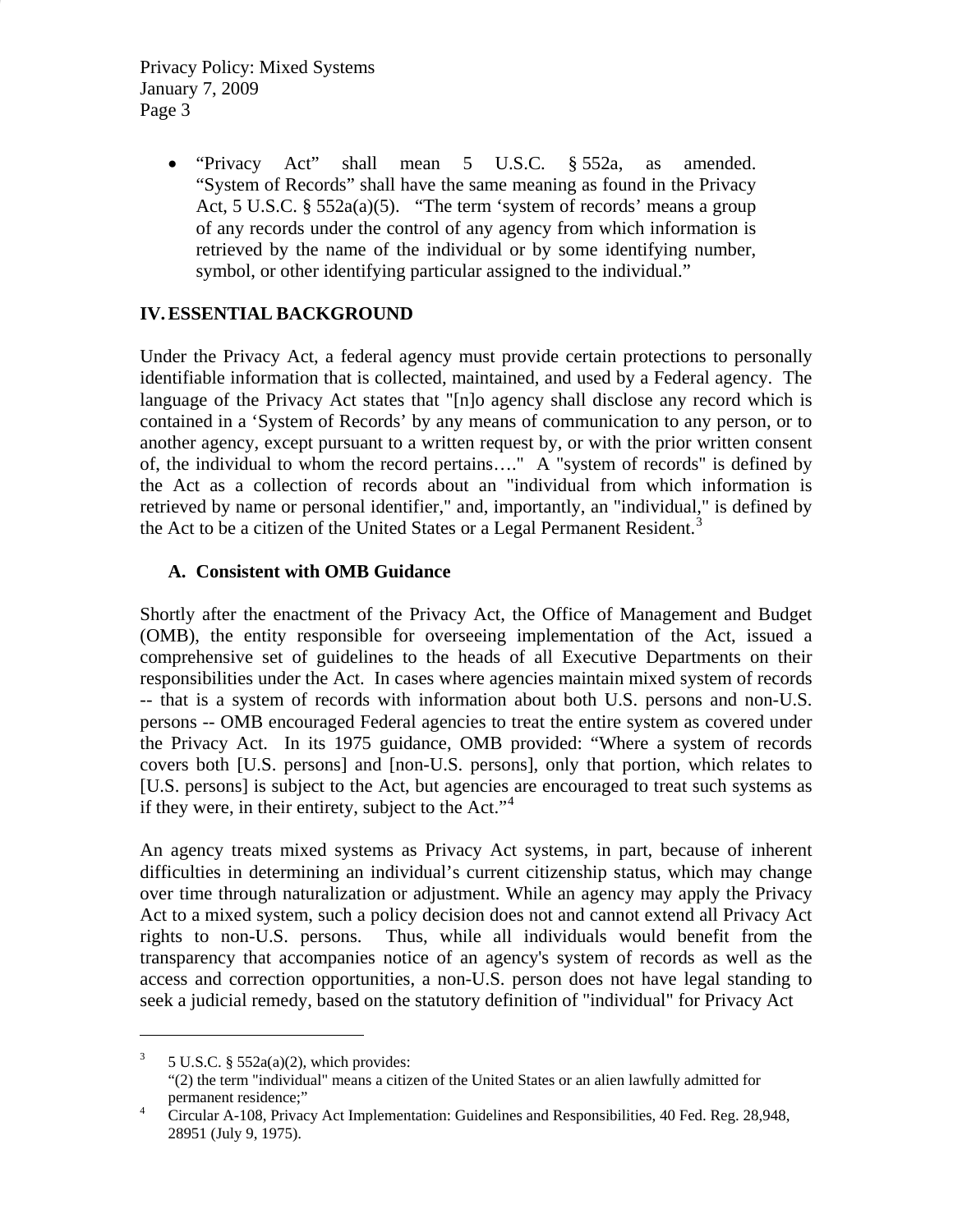$\overline{a}$ 

purposes. Nevertheless, by publishing system notices that apply to mixed systems and provide means of access and correction, agencies demonstrate tangible implementation of the fair information practices that are reflected in the Privacy Act and that also form the basis of international privacy frameworks promoted by the U.S. (*e.g*., the 1980 OECD Guidelines on the Protection of Transborder Information Flows of Personal Data and the 2003 APEC Privacy Framework).

# **B. Consistent with DHS and Other Agency Practice**

Many legacy agencies of DHS have maintained mixed systems and, pursuant to their discretion under OMB guidance, have treated the systems as covered by the Privacy Act. By treating these systems as Privacy Act systems, component agencies have implemented efficient and uniform business practices concerning information handling, eliminating the need to maintain two parallel systems serving much the same purpose, for U.S. citizens and LPRs and all other individuals. The U.S. Citizenship and Immigration Services, one DHS component created from the former Immigration and Naturalization Service, is an example of a component that has published Privacy Act system notices covering mixed systems.

DHS is not unique in its application of Privacy Act coverage to mixed systems. Other agencies such as the Departments of Justice and State also apply the Act to mixed systems.<sup>[5](#page-3-0)</sup>

# **V. POLICY IMPLICATIONS: ADVANCES DHS GOALS**

# **A. Standardizing Existing Department Practice Supports Data Integrity**

Department-wide adoption of this policy will standardize an existing practice and subagency policy that currently exists in DHS programs such as US-VISIT. Application of fair information practices to mixed systems supports the Department's interest in data integrity. For example, allowing for access and correction will reduce inaccuracies and, as an operational matter, false positives.

# **B. Advances Cross Border Information Sharing and Facilitates Travel and Trade**

Early in DHS's existence, the Chief Privacy Officer committed to following OMB guidance on mixed systems. Major programs such as US-VISIT, for example, embedded Privacy Act coverage in its mixed system.<sup>[6](#page-3-1)</sup> DHS was mindful that such a policy would not only build trust in the traveling public, but it would also advance our strategic goal of

<span id="page-3-0"></span><sup>5</sup> Examples for the Department of Justice include the following systems: Executive Office of Immigration Review Records (EOIR) Records, INTERPOL (USNCB) Records, and International Prisoner Transfer Case Files/International Prisoner Transfer Tracking Records. Examples for the Department of State include Visa Records and Refugee Case Records.<br><sup>6</sup> As of January 2006, the US VISIT system contains records on 51 milli

<span id="page-3-1"></span>As of January 2006, the US-VISIT system contains records on 51 million individuals who at the time of their enrollment were not U.S. persons.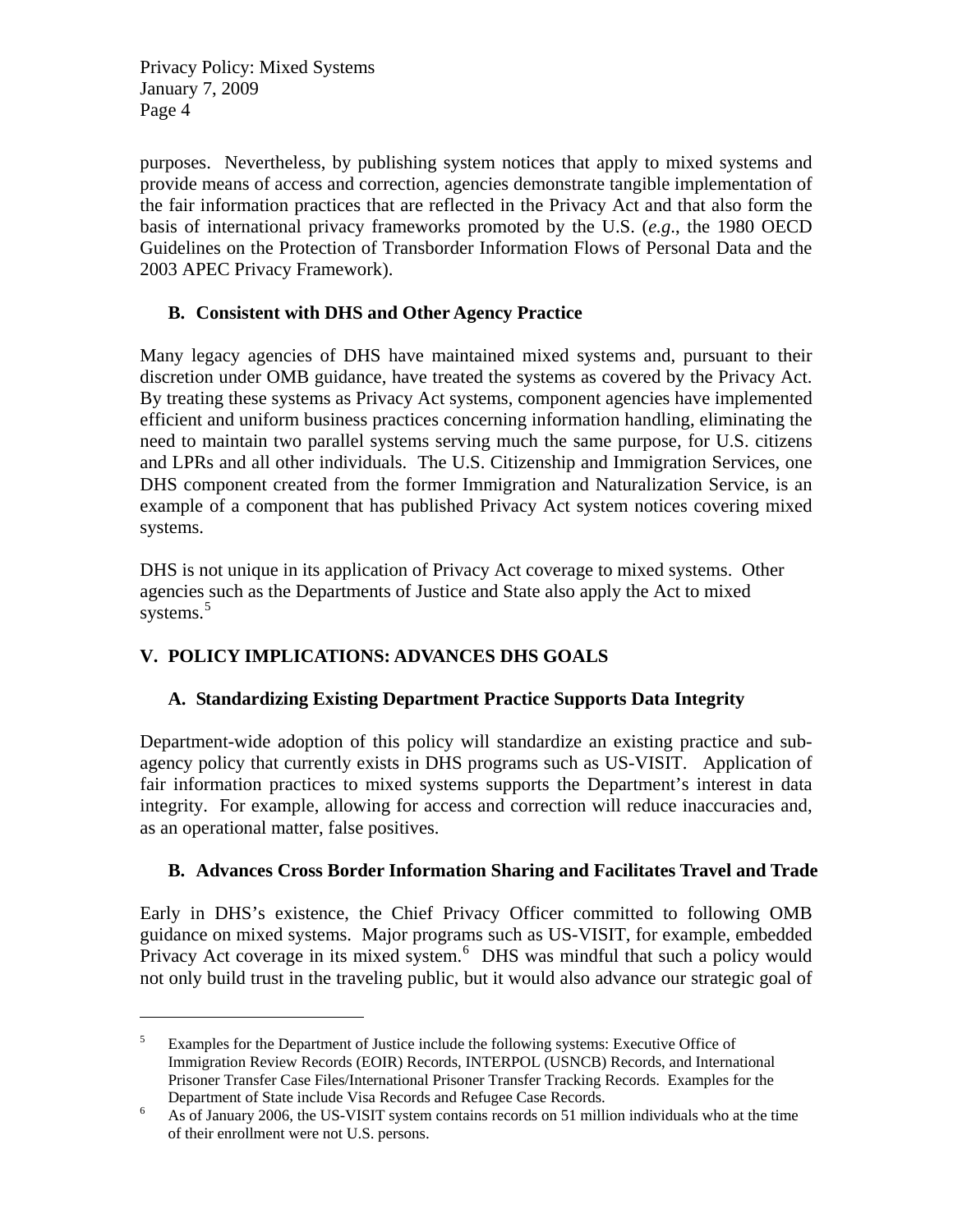cross-border information sharing. Since the Department intended to rely heavily on access to foreign visitor information, this policy assured foreign partners that their citizens' information would be safeguarded, which would make information sharing more likely. As with the U.S. system, our allies and friends have their own obligations to ensure the privacy of their citizens' information. Failure to offer DHS's partners such commitments could have adverse implications for long-term Department objectives.

## **C. Protection of U.S. Persons' Privacy Overseas**

Formalizing the Department's mixed use privacy policy will have direct benefits for DHS's obligation to protect information on U.S. persons traveling abroad. Reciprocity is a fundamental condition of international relations and one the U.S. Government has followed with the treatment of persons and exchanges of information. Indeed, it is a fundamental structure of many international agreements<sup>[7](#page-4-0)</sup> including arms control, trade and commerce, and law enforcement. Even the Supreme Court has observed, "Public officials should bear in mind that 'international law is founded upon mutuality and reciprocity.  $\dots$ <sup>"[8](#page-4-1)</sup>

Reciprocity is relevant here because various foreign partners are expected to request personally identifiable information on U.S. persons entering their countries. Indeed, the United Kingdom and France are in the preliminary stages of implementing their own programs for using Passenger Name Records data on travelers entering their countries. If DHS wants foreign partners to afford protections to data collected about U.S. citizens, a positive commitment to honor privacy protections for non-U.S. persons, as demonstrated through application of the Privacy Act to mixed systems, will improve the chances for success. In short, DHS wants to be in a position to be able to say "we'll give your people the same privacy you give our people." To do otherwise, would put the Department in an untenable position of seeking a double standard.

## **D. E-Government Act of 2002 Reinforcement**

Separate from the Privacy Act and its coverage, Section 208 of the E-Government Act of 2002 ("E-Gov Act") requires that privacy impact assessments be conducted on all new Federal systems collecting information in identifiable form<sup>[9](#page-4-2)</sup> and on any existing Federal systems that are making major changes, collecting new types of information, or changing system uses.<sup>[10](#page-4-3)</sup> The E-Gov Act does not limit its coverage only to U.S. persons; instead, it focuses on information systems. Thus, the E-Gov Act requires that an information system be analyzed for privacy risks based on the architecture of the system itself and its associated collections and uses, without regard to whom the system covers. And the

 $\overline{a}$ 

<span id="page-4-0"></span><sup>7</sup> Arthur Nussbaum, *A Concise History of the Law of Nations* (The Macmillion Co., New York, 1954); Robert O. Keohane, *Reciprocity in International Relations*, 40 INT'L ORG. 1 (1986).

<span id="page-4-1"></span><sup>8</sup> *Breard v. Pruett*, 134 F.3d 615, 622 (4th Cir.), cert. denied sub nom. *Breard v. Greene*, 118 S.Ct. 1352 (1998) quoting *Hilton v. Guyot*, 159 U.S. 113, 130 (1895). 9

<span id="page-4-2"></span> <sup>§ 208(</sup>d) DEFINITION.—In this section, the term ''identifiable form'' means any representation of information that permits the identity of an individual to whom the information applies to be reasonably inferred by either direct or indirect means. (44 U.S.C. § 3501, note) 10 *Id*., § 208(b)(1)(A).

<span id="page-4-3"></span>